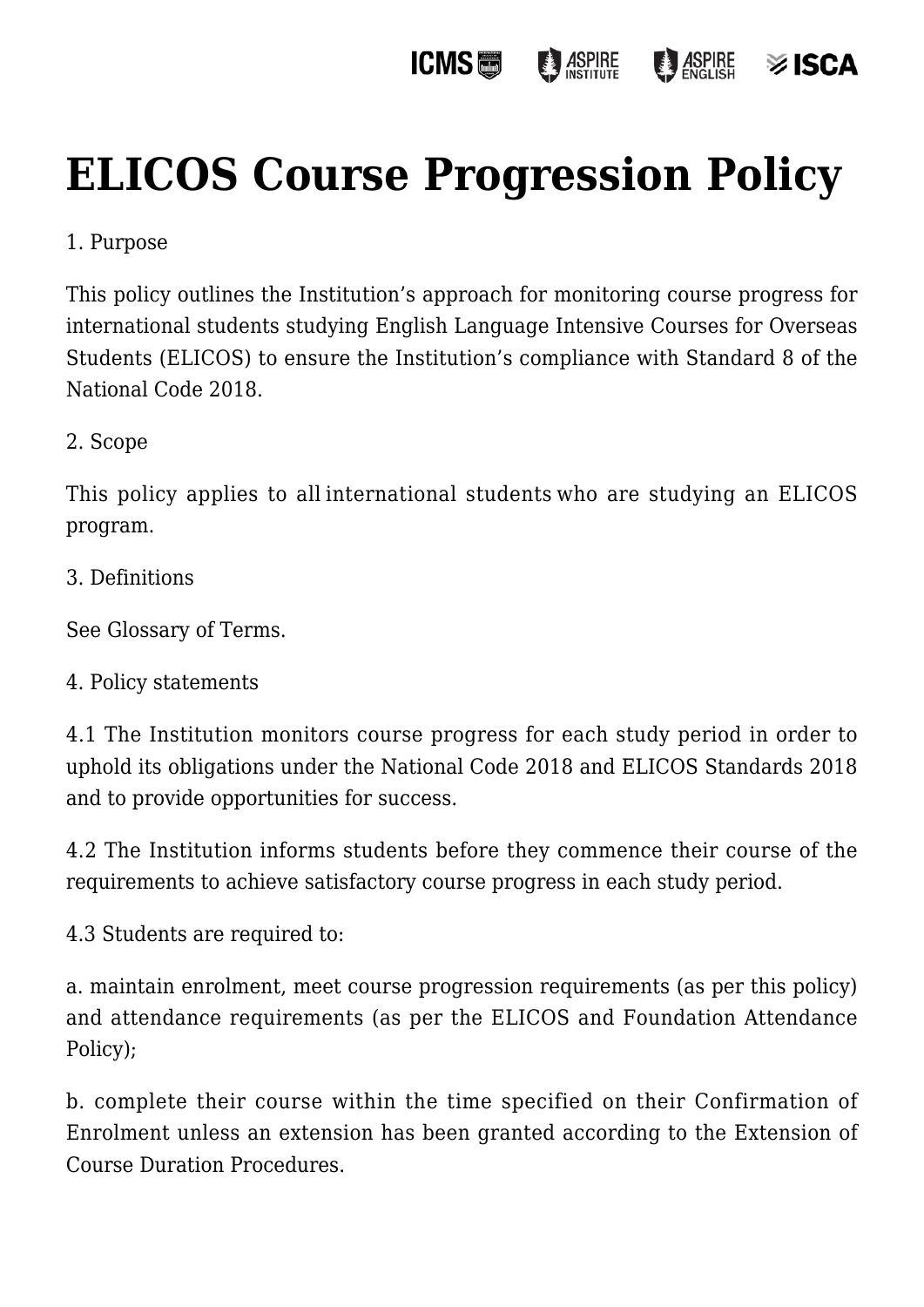**ICMS** ASPIRE **ASPIRE** isca≋

c. Enrol in a full-time study load in each study period unless otherwise approved by the Institution.

4.4 Students are required to successfully complete all required course assignments, tests and activities in order to meet satisfactory course progress.

4.5 All ELICOS students are assessed using a standardised test and grading system (outlined in the table below). For students to make satisfactory course progress they must move up a level at the end of every 10 weeks.

| Standardised<br>Mark $(\%)$ | Grade           | <b>IELTS</b> equivalent                    |
|-----------------------------|-----------------|--------------------------------------------|
| 65-100                      | AE <sub>8</sub> | Overall $> 6.5$ (Writing and Speaking 6.0) |
| 60-64                       | AE7             | Overall $> 6.0$ (Writing and Speaking 5.5) |
| 55-59                       | AE <sub>6</sub> | Overall $> 5.5$ (Writing and Speaking 5.0) |
| 50-54                       | AE <sub>5</sub> | Overall $> 5.0$ (Writing and Speaking 4.5) |
| 45-49                       | AE4             | Overall $> 4.5$ (Writing and Speaking 4.0) |
| 40-44                       | AE3             | Overall $> 4.0$ (Writing and Speaking 3.5) |
| 35-39                       | AE2             | Overall $> 3.5$ (Writing and Speaking 3.0) |
| $0 - 34$                    | AE1             | Overall $<$ 3.5                            |

4.6 Course progress is monitored to ensure that students can complete their course within the expected duration on the student's Confirmation of Enrolment (CoE).

4.7 The Institution records and assesses course progress, in accordance with the ELICOS Course Progression Procedures, in order to identify, notify and assist students who are at risk of failing to maintain satisfactory course progress.

4.8 An intervention strategy is enacted in a timely manner to support students who are identified at risk of not meeting satisfactory course progress requirements.

4.9 The Institution is obliged to report any student who fails to maintain